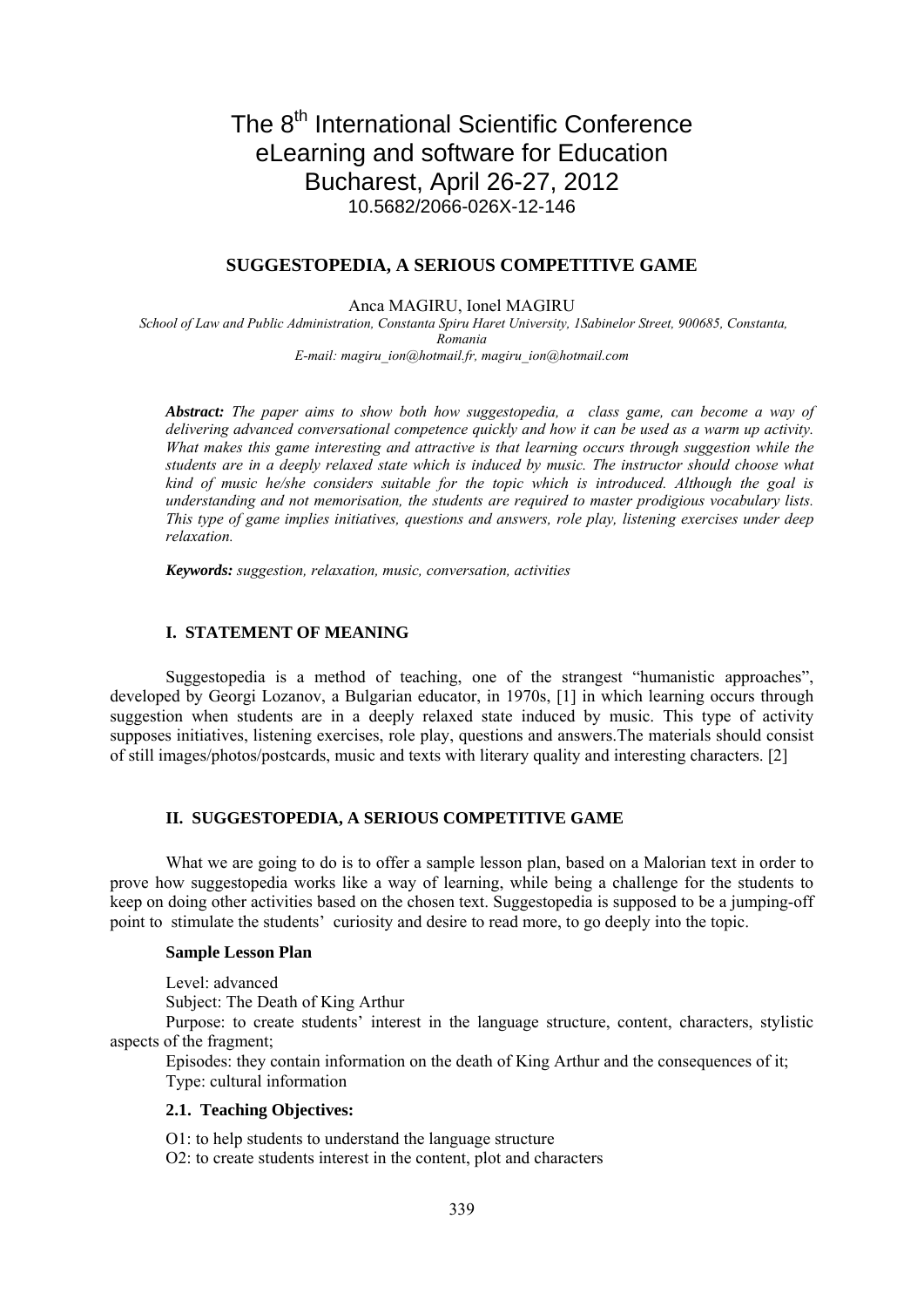O3: to introduce students into the Malorian style

O4: to make the students express their own feelings, opinions, attitudes regarding the topic under discussion

# **2.2. .List of Suggested Tasks and Activities Using Suggestopedia and Other Serious Competitive Games**

### **A. Pre-listening Activities**

The instructor introduces the students the new subject and tells them that they are going to discuss a very interesting topic.

**1.**Materials: audio cassette of classic music composers - medieval era (1100-1425) [3]; still images and photos. [4] Group work to discuss tableaux representing gestures, spatial relationships, body language at a particular moment (e.g.: Sir Bedivere throwing the sword Excalibur into the lake, Arthur in the barge accompanied by many black-hooded fair ladies and their queen Morgan le Fay). When the music starts, the students are to walk round and look at the twelve postcards/pictures (representing medieval castles, churches, a lake, a sword, knights mounted and dismounted, armed and wounded, a barge, fair ladies). The instructor asks the students to choose mentally the postcard they like best, neither touching it, picking it up, nor telling the other students which one they have chosen. Once they have decided which they like best, they return to their places.

**2.**The instructor asks the students to close their eyes when the music starts and to keep them closed until the music stops. The instructor reassures them that they will not be touched by anyone during this time. All they need to do is to relax and listen to what the instructor says while the music plays. The instructor starts the music, softly in the background, and begins to describe the scene as follows:

"You are flying through the air, free as a bird, suddenly you see a hole in the clouds and decide to fly down through the hole, you land in the place you have chosen on your card."

You are now in an English medieval castle, church, meadow, boat, lake, hermitage, etc.

"You look around, what do you see?"

"What's the weather like?"

"What time of day is it?"

 "You look round and see some people coming towards you, they stop and start speaking to you, you have a conversation. What are the people like?"

"What are they wearing?"

"Are they friendly?"

"You decide to do something together, where do you go?"

"Now it's time to return, why do you have to leave?"

"How do you feel?"

"Say goodbye to the people you have met." The instructor stops the music and the students open their eyes.

**3.**The students are asked to work in pairs and describe fully their experience to each other: a.the place itself ( a meadow near a lake, a boat, a chapel, a castle, a church, a hermitage);

b.the people (King Arthur, Sir Bedivere, the women from the Otherwordly stock, Morgan le Fay also belonging to this group of women, a hermit, other two knights); c.their conversation (they spoke about Arthur's death, his leaving for Avalon, the Celtic paradise, the returning of the magic sword Excalibur to the lake, etc.); d.what they did together (they walked on the meadow, entered the chapel, met the Otherworldly women, watched Excalibur disappearing in the waters of the lake);e.how they felt about leaving (sad, amazed, happy, anxious, etc.).

Music plays softly in the background at this stage and the instructor monitors without interrupting.

**4.**In pairs, the students return to the cards and identify their partner's choice.

This action allows time for detailed discussion and reflection on the significance of the text. It allows a great variety of forms of communication to represent group's meanings beyond verbal forms. It develops iconic creativity and response. The students are asked to read the text which is the account of King Arthur's death after his last great battle. [5]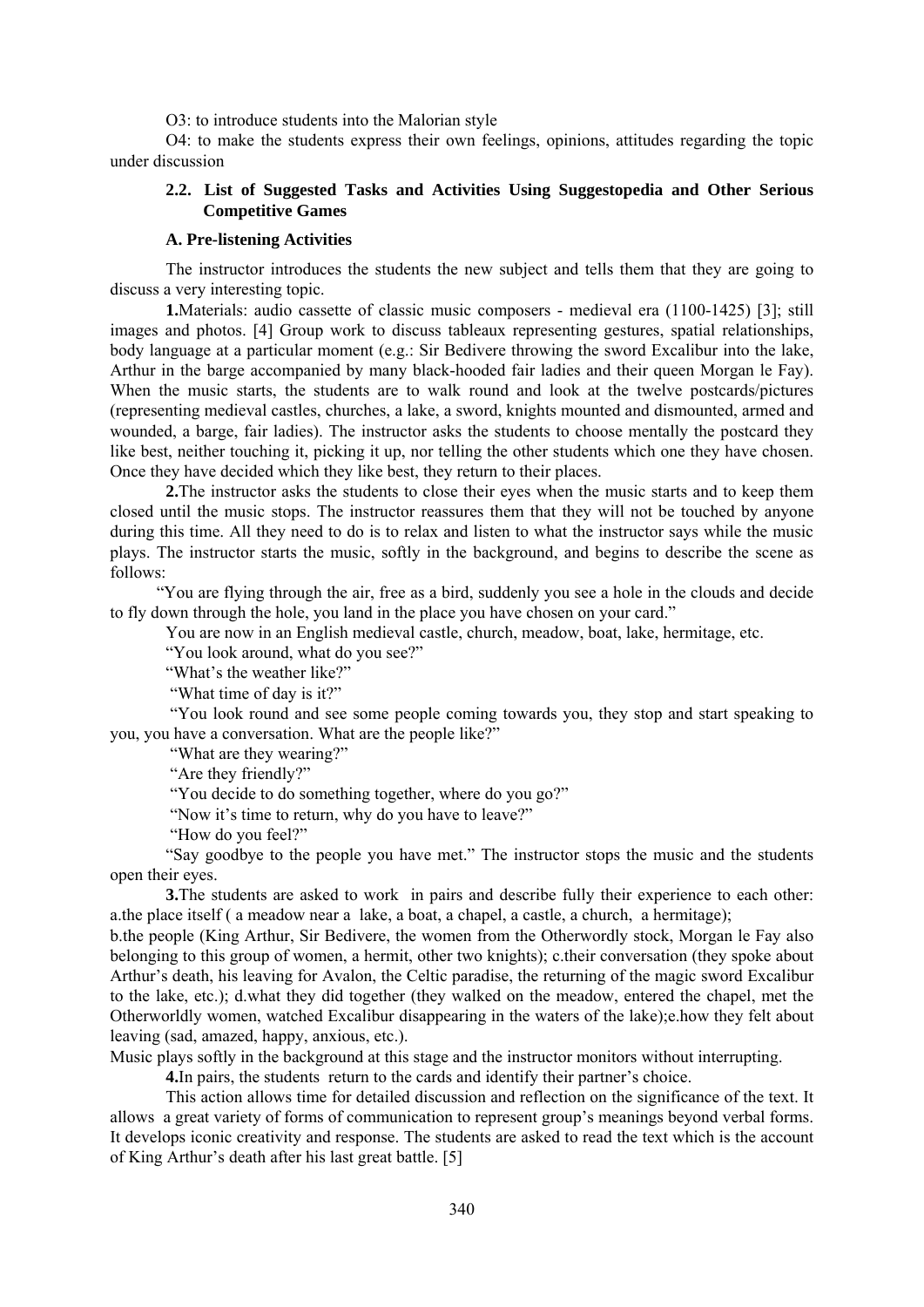### **B. Language Structure and Suggested Activities**

This part is meant to help the students see the pattern of the language beneath the literary surface and thereby improve their language skills. The text is used as an opportunity for the students to express themselves in clear, effective English. The following are suggested activies:

**1.**Translate the text into Romanian. List down the unknown words and look them up. You might have noticed the archaic vocabulary and grammar forms in the text. Pick them out and replace modern English equivalents for such words. See lines (12; 16-17; 23; 25-30; 51; 54; 56; 58; 69;75)

**2.**Explain in your own words: a. "Your commandment shall be done" (6); b. "I saw nothing but waves and winds".(15) c. "I saw nothing but waters wap and waves wan"(24); d. "But now go again lightly".(28) e. "I dread me I have tarried over long."(40-41) f. "…in me is no trust for me to trust in" $(57)$ 

**3.**Turn the fragment into the Indirect Speech.

**4.**Compress the text into a number of sequences and write a summary of it.

**5.**Describe the setting, i.e. the time and place within which the scene is enacted. Consider carefully lines 33-41.

**6.**Imagine yourself as Sir Bedivere or King Arthur and describe your actions and thoughts in two paragraphs.

**7.**Consider lines 41-46 carefully. Write down the thoughts that may have crossed Bedivere's mind.

**8.**Imagine a story about the fair ladies in the barge and write it. You may use either the First Person Narrative or the Omniscient Point of View.

# **C. Content, Purpose, Characters and Suggested Activities**

This part contains notes on Thomas Malory and relevant facts about the background which contributed to shape the literary work. Practice is provided to increase the students' awareness of the literary fragment as part of an author's creative universe. The exercises at this level are also meant to reveal the content and purpose of the literary fragment, the relationship between characters and their involvement in the plot. This approach helps the students place the text within its literary and sociohistorical context. The information provided is brief and to the point, while the exercises introduce the students to the author and his time with reference to the text.[6] The following suggested activities, at this level, are meant to increase students awareness of the fragment as part of Thomas Malory's creative universe:

**1.**Because you are reading an excerpt and not the complete work, do you think it necessary to know the historical background of a text like that? If you do, write a paragraph on *A Page of English History in Thomas Malory's The Morte Darthur* using the information in the previous section. Use your own words as much as possible.

**2.**King Arthur is the main character in this novel. Detail his part in this section.

**3.**Find references in Arthur's speech to past moments and actions which prove that he had been highly thought of by the Knights of the Round Table. See lines 40; 47; 56-59.

**4.**What do you learn about the character of Arthur from Sir Bedivere's last decision, words and attitude? See lines 75-76; 78-80. Write a paragraph about it.

**5.**The *commandment* section shows how ritual plays an important part in the fragment. See lines 9-38. Select from this passage the lines that best reveal Bedivere's thoughts and actions. Follow the outline: a.Bedivere pretends that he has done what Arthur asked him to do. See lines 15; 24. b.He thinks that by hiding the sword and lying to Arthur he can keep the sword. See lines 9-10. c.Arthur refers to him as "traitor unto me and untrue", and says, "now hast you betrayed me twice!" See lines 25-32.

**6.**What do you learn about the character of Sir Bedivere from this passage? Write one paragraph about him.

**7.** Consider lines 39-80 carefully. a.How many people are present in the scene? b.Can you describe them? Try to draw the group in section 47-49.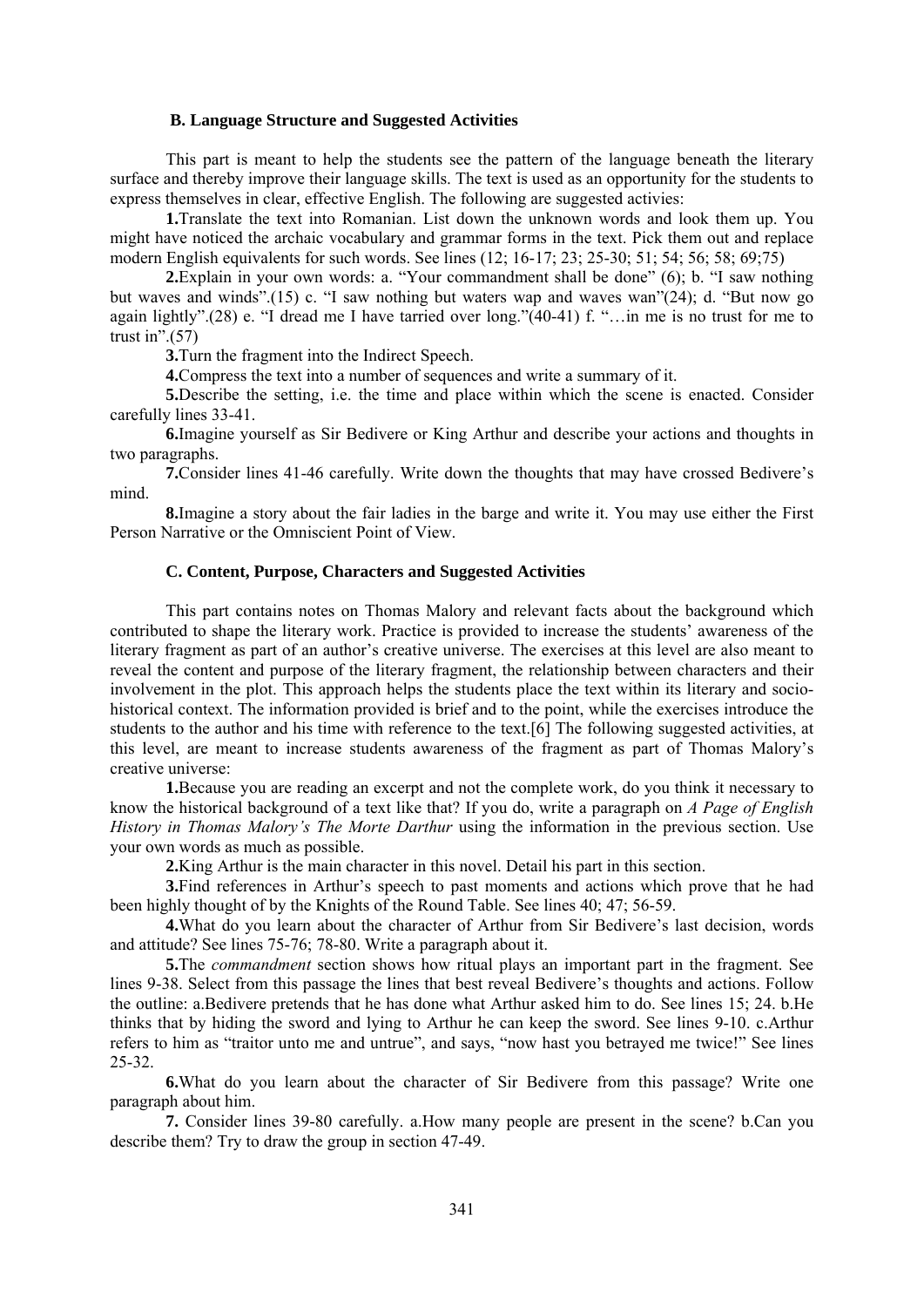**8.**Make sure of the good understanding of the relationship between the characters and their implication in the scene. How many people are there? How many women? How many men? See lines 6; 48; 67.

**9.**What do we learn about Sir Bedivere's feelings for King Arthur? See lines 61-62; 76; 78-80. **10.**Comment on King Arthur's attitude in the concluding section. See lines 56-59.

**11.**Comment on the title of the novel in terms of relevance to: a.the plot of the novel; b.the theme of the novel; c.the author's attitude to his hero.

**12.**Does the kind of society that Malory describes bear any relation to the realities in his country? Turn the text into contemporary prose. You may try and write a newspaper article on it.

## **D. The Stylistic Level and Suggested Activities**

This part explores the stylistic level of the text and the range of exercises gradually get the students through the practices of narratology and stylistics. The part provides practice that will eventually lead the students to the microstructure constituents of a literary piece. The students will deal with key words which point to the recurrence of a certain theme or motif, with figurative language, range of imagery, use of symbol, allusion, atmosphere. Suggested activities:

**1.**Most of the text is written in a dialogue form that catches the rhythms of the human speaking voice. Comment on the stylistic advantages of the dialogue in terms of: a.verisimilitude; b.dynamism; c.character drawing.

**2.**Here we have highly elaborate complex sentences, tension creating techniques, a wide range of imagery from visual to auditory and kinesthetic (i.e. sensory experience derived by bodily movements and tensions). The whole scene represents a point of high dramatic tension in the structure of the story. See lines 42-46.

**3.** Note the structure of the excerpt and try to divide it into logical units as follows: a. Arthur's wish (1-5); b.Bedivere's act of treason (6-24); c.the reaction of Arthur (25-32); d.desire fulfilled (33-38); e.Arthur's departure (34-59); f.Bedivere's sorrow (60-68); g.Bedivere's new life (68-80). Compare section *a* to section *d* and comment on the change in Sir Bedivere's attitude. You should remark the archaic use of the verbal forms with the ending *st* for the second person and the ceremonious way of addressing. See lines 1-5; 33-38.

**4.**Look for key words and phrases such as: *sword* (2), *waters* (24), *barge* (44), *"pray for my soul*"(59). Discuss how they help to build up a new attitude towards Arthur's wish. Write a paragraph on Bedivere's disobedience towards Arthur.

**5.**Examine carefully Malory's text from the point of view of realistic setting, ritual and legend. See lines 7-14; 33-38; 42-46. a.See how Bedivere's disobedience leads to ritualistic situations (33-38). b.Comment on the way this makes Sir Bedivere believe magic and its power. c.The word *sword* is obviously a key one in the stylistic fabric of Arthur's speech. See how often the word occurs and how it acquires greater significance. In myth and legend, the weapon with which the hero fights is an image of his own, symbolizing his force and character. Arthur's sword comes from the mysterious land of the fantastic, from the lake, this great unconscious power. It is a magic sword; Arthur, feeling that he is going to pass away, wants to return the sword to the Lady of the Lake. Write a comment on it. d.In the same way, the intensive plural, *waters*, is a key word. Comment upon its relationship to the scene related, water as a magic surface and a bridge between this world and the Otherworld.

**6.**Analyse the language employed by Arthur and Sir Bedivere. a.Arthur addresses Sir Bedivere in terms of great politeness and sincerity because he has been a reliable knight to him. b.Sir Bedivere speaks very kindly using a ceremonious language. c.Finding out that he had been lied to, Arthur addressed angrily to Sir Bedivere. d.After Sir Bedivere had fulfilled Arthur's wish, the King spoke politely to him again. e.They take leave and both look very unhappy.

**7.** The last chapter in which Arthur passes away by going into the barge with many fair ladies making for the Avalon, reveals Malory's unsurpassed art of resorting to symbolic imagery in order to create an atmosphere of highly poetic sensitiveness. Sir Bedivere could not believe that his king would die so soon until he saw the barge on the lake. See line 44. a.You should notice that the characters first become aware of this world surroundings; than of the water, standing for the bridge between the worlds and finally, the spiritual world embodied in the hermit and his hermitage. b.How does the lake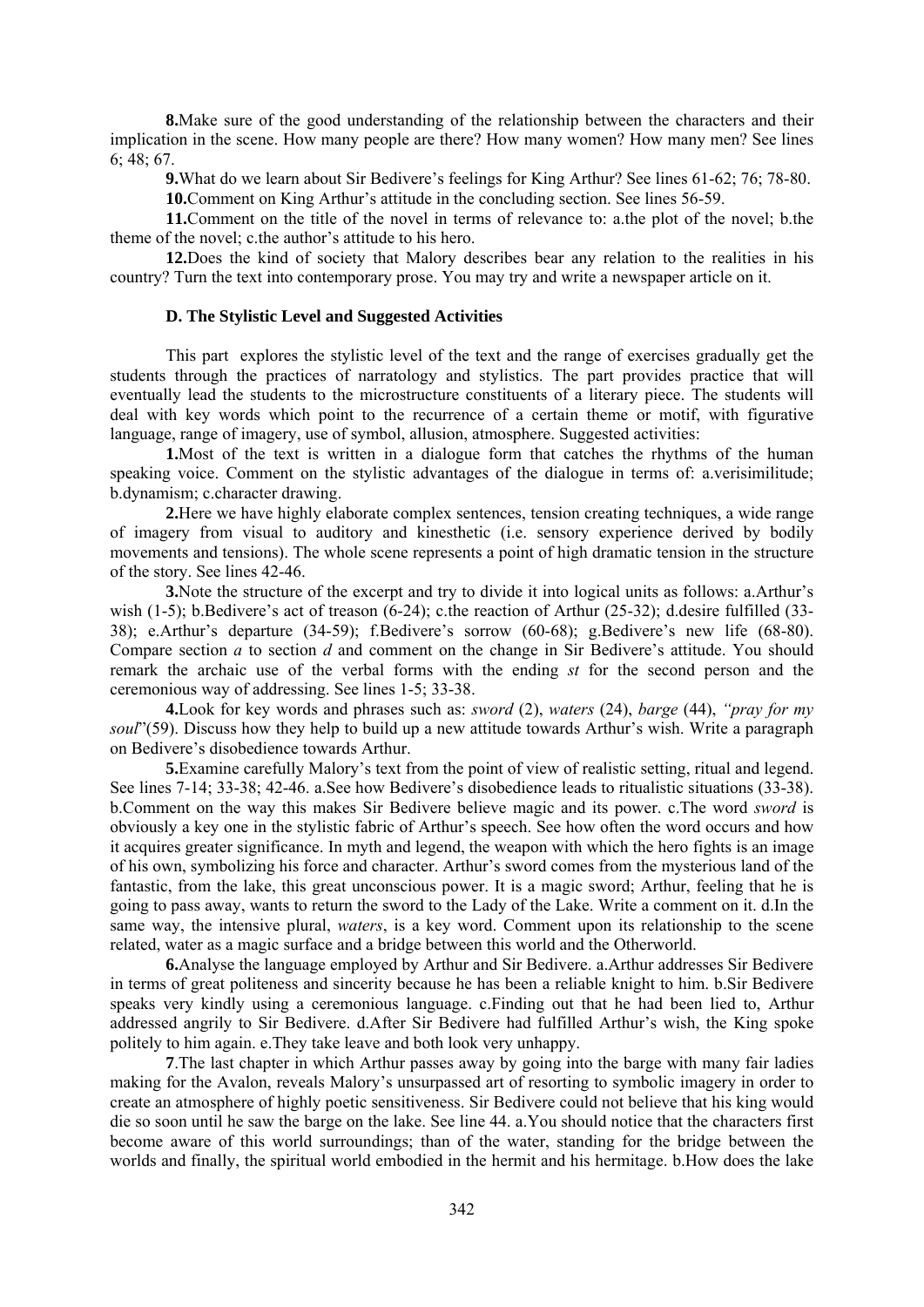suggest the implacability of the indomitable fate? Find a section in the text relevant in this respect. See lines 42-62. Write your comment on it. c.How does colour suggest the idea of a ritualistic death in which the fair ladies, the nature, the lake, the barge were sharing the task of capturing Arthur? d.How is the impressiveness of the moment enhanced by the suggestion of sadness of the fair ladies? Comment on the graphical image suggested by the sonorous and visual imagery contained in 42-49. e.It is against that universal ominous motionless that Sir Bedivere becomes aware of the ladies' intention and of the significance of the little barge. Find evidence in the text of Malory's mastery of the art of gradation. See lines 42-49.

**8.**Pick out lexical elements that contribute to create a mournful atmosphere. See lines 43-46. a.Notice how the scene is expanded by the presence of many fair ladies. Who are they? Who is their queen? Where do they come from? What is your reaction to the epithet *black* describing the ladies' hoods? b.Find evidence in the text to sustain the mournful atmosphere. See lines 45-46; 66; 73-76. Make a list of verbs and nouns suggesting sadness and mourning. c.Notice the cumulative repetition of the word *waters* and write down your response to this image. d.Comment on the effect of Sir Bedivere's words. See lines 78-80. e.Pick out words connected to the Otherworld and to the spiritual world.

**9.**Make up a paragraph detailing the three realms where action takes place in this fragment: 1.the real world; 2.the lake which is the link between the real world and Avalon, the Celtic paradise; 3.the spiritual world represented by the hermit and his hermitage, the chapel, the grave.

**10.**If we define a *literary symbol* as a word or phrase that has a range of reference beyond itself, would you agree that *waters* has acquired the status of a symbol in the text? If you do, give instances to support this statement. Do you consider *waters*: a. a bridge between our world and the Otherworld? The image of any beginning and any ending, of life and death? Myths say that leaving this world our souls travel by sea towards the realm of shadows. b.You can think of it as the symbol of life, of feminine instability, as water and its waves are opposed to rock, the symbol of stability, of yang, the Chinese masculine principle. c.It can be the symbol of human soul with its passions and sins. d.It means coming back to nature, to what is womanhood; it means returning to genuine sources of happiness and safety. e.With Carl Gustav Jung, *water* is the symbol of the unconscious, with all its traps: mermaids and their tempting songs. f.It is one of the four essential elements out of which the universe was created in keeping with cosmogonical myths; it is a universal link, and at the same time an element which separates and destroys everything.

**11.**Thomas Malory builds up his three realms with an unsurpassed ability in the art of gradation. In line 3, the key descriptive element is cumulated and it is in the very middle of this symbol, *water,* that we saw Excalibur disappearing and King Arthur passing away to Avalon. See lines 36-38; 43-48.

**12.**Notice the change from the descriptive to the tragic. See lines 60-80; the author reaches the climax of the tragedy in the concluding paragraph.

**13.**The Point of View or Narrative Technique establishes the relation between the author and the narrator in narrative prose. a.Who is the narrator in this section of the novel? b.Is he a participant in or an observer of the scene? c.Can you distinguish the *reporting* sequences from the *commenting* ones? d.Is there a clear cut distinction between the two?

**14.**Behind the narrative there is always the author's Moral Point of View, i.e. his personal statement on life's major problems which he makes by writing his work. Such a statement involves a moral judgement and a writer is estimated by. a.What is Malory's moral point of view as expressed in the fragment? b.What is your estimation of it?

### **Final Activity**

The instructor asks the students to gather all the information and impressions on the fragment and to write an essay on *Thomas Malory's Art of Creating an Atmosphere* in this excerpt from *The Morte Darthur*; or you can write a paragraph on *The Quest of the Self In Avalon;* or a composition which can begin like this: *The Healing of the King's Wound Stands for the Spiritual Healing of His Kingdom.*